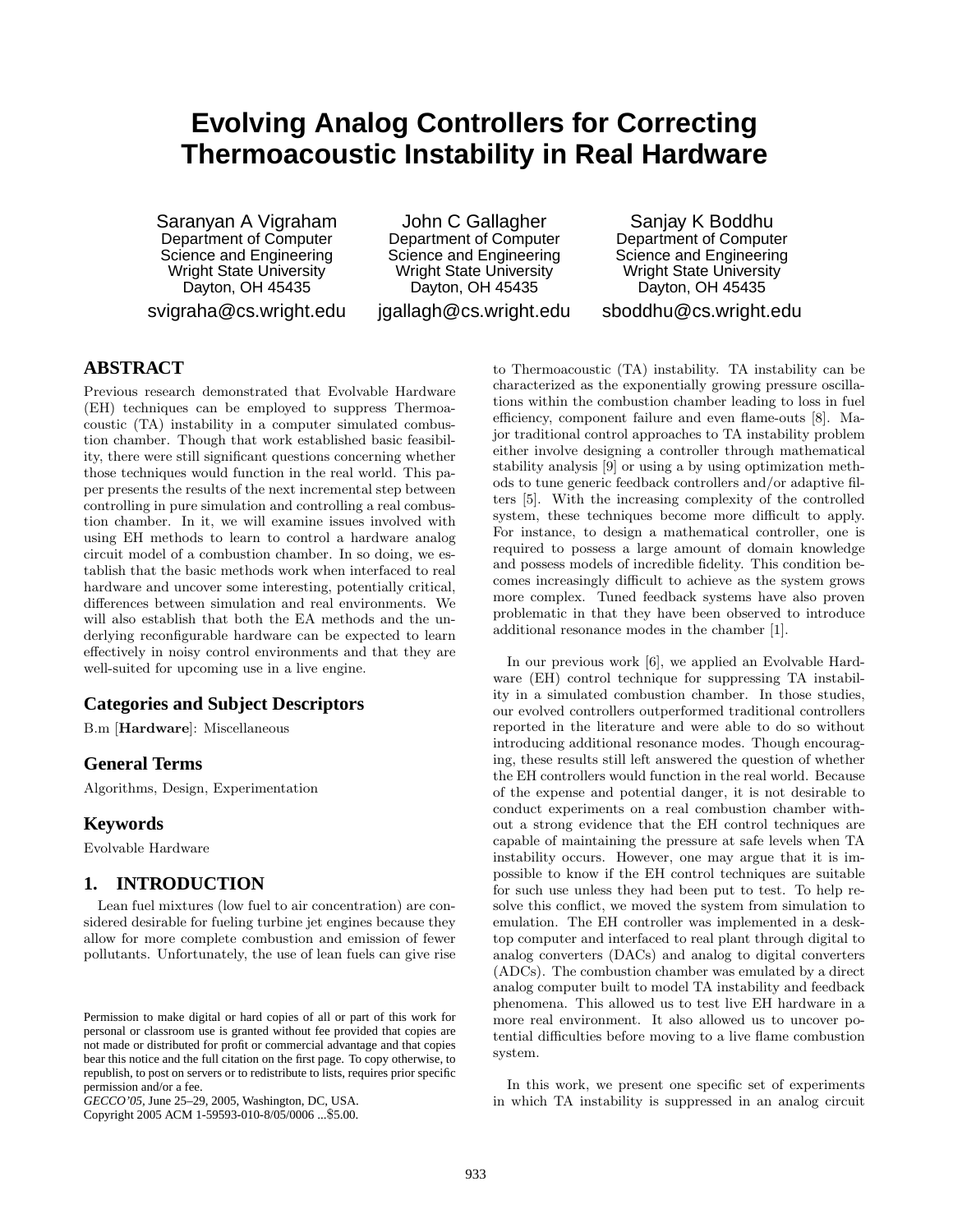

Figure 1: CTRNN-EH Device : Architecture

operating in real time. Subsequent sections of this paper will provide complete details on the chamber emulation circuitry as well as the EAs and reconfigurable control hardware. Because we eventually intend to combine the EA and the control hardware into a unified VLSI device for online use, special care was taken to make choices that will minimize the size of the chip without unduly sacrificing learning or control efficacy. These choices will also be discussed in detail. The paper will conclude with a discussion of results and their implications for future work.

# **2. EH CONTROL DEVICE : ARCHITECTURE**

The EH control device employed in our work consists of an analog Continuous Time Recurrent Neural Network (CTRNN) and a digital EA engine used for configuring the CTRNN. This is illustrated in figure 1.

# **CTRNN**

The CTRNN is a generalization of Hopfield's Neural Network [10]. When the restrictions of zero self connection weight and symmetricity are relaxed from Hopfield networks, they they take the form of CTRNNs. In short, CTRNNs are Hopfield networks with unconstrained weight matrices [2]. It has been demonstrated that CTRNNs possess rich dynamical properties and they are capable of approximating any smooth dynamics when provided with sufficient number of neurons [4]. The mathematical form of a CTRNN is given by

$$
\tau dy_i/dt = -y_i + \sum_{j=1}^{N} w_{ji}\sigma(y_i + \theta_i)
$$

where y is the state of each neuron,  $\tau$  is its time constant,  $w_{ji}$  is the strength of the connection from  $j^{th}$  neuron to *ith* neuron,  $\theta$  is a bias term and  $\sigma(x) = 1/(1 + e^{-x})$  is the standard logistic activation function. The state, weights, and bias are the parameters of a neuron. The number of parameters in a CTRNN is determined by the size of the network, or the number of neurons present. For instance, a single neuron network has 4 parameters (1 weight, 1 timeconstant, 1 bias and 1 external sensory input weight), and a five neuron CTRNN has 40 parameters (25 weights, 5 external sensory input weights, 5 time-constants and 5 biases).

# **EA Engine**

The EA engine is an equally important component of the CTRNN-EH control device. The EA engine is comprised of an evolutionary algorithm and memory to store necessary information like best configurations of CTRNNs, fitness scores and other evolution related details. As mentioned previously, it is desirable that the EA engine can be implemented using digital VLSI techniques without consuming significant area and power. Because the CTRNN is of analog nature, it can be implemented using analog VLSI techniques within the constraints of low power and area. The literature shows some VLSI implementations of CTRNNs [3, 12]. The nature of the EA makes digital VLSI techniques more appropriate than the analog ones. However, most digital VLSI EAs are known for their faster operational speed than for compact and low power implementations. So, it becomes essential for one to use a space saving EA to minimize the area consumption while maintaining a good search efficacy. The latter becomes more important when the environment is noisy. In this work, we explore one such EA capable of dealing with noisy environments effectively and which can also be implemented in hardware without consuming too much area and power. The algorithm will be introduced in the next subsection.

### *Minipop : EA component of the EA engine*

Among the different EAs existing in the literature, Minipop [13] algorithm is chosen for evolving CTRNN controllers. Minipop algorithm is a hardware feasible EA that derives its inspiration from the Micro-GA [11] by maintaining a small population. The small population results in significant space savings. Figure 2 illustrates the standard Minipop algorithm.

The search mechanism of the minipop algorithm is propelled by mutation and hypermutation. When each evaluation completes, the best four members of the evaluation form the population for the next evaluation. There is a hypermutation tournament introduced in each evaluation to navigate the algorithm towards the best possible solution in the entire search space. If the fitness landscape has large areas of flat plateaus and the algorithm gets caught in one such plateu, mutation may not be sufficient to steer the algorithm out. This is overcome by the hypermutation tournament.

Initially, population size is fixed at N (we used  $N=4$ ). Using a population size of 4 makes a compact hardware implementation possible without losing the algorithm efficacy. This is demonstrated in a later section. The initial population is generated at random (lines 2-5). Fitness scores of all the members of the population is evaluated and stored. Later, all the members of the population are mutated individually and their fitness scores are evaluated (lines 9-10). If the mutant's fitness is better than its parent's fitness, it replaces the parent in the population for the next evaluation (lines 11-14). After this step, a hypermutation tournament is conducted. A completely random individual is generated and evaluated against the worst member in the population. If this hypermutant is better than the worst member in the current population, it replaces the worst member (lines 16- 23). The best individual of the final four is returned as the best solution yet seen. The process repeats until the number of evaluations reaches the maximum value.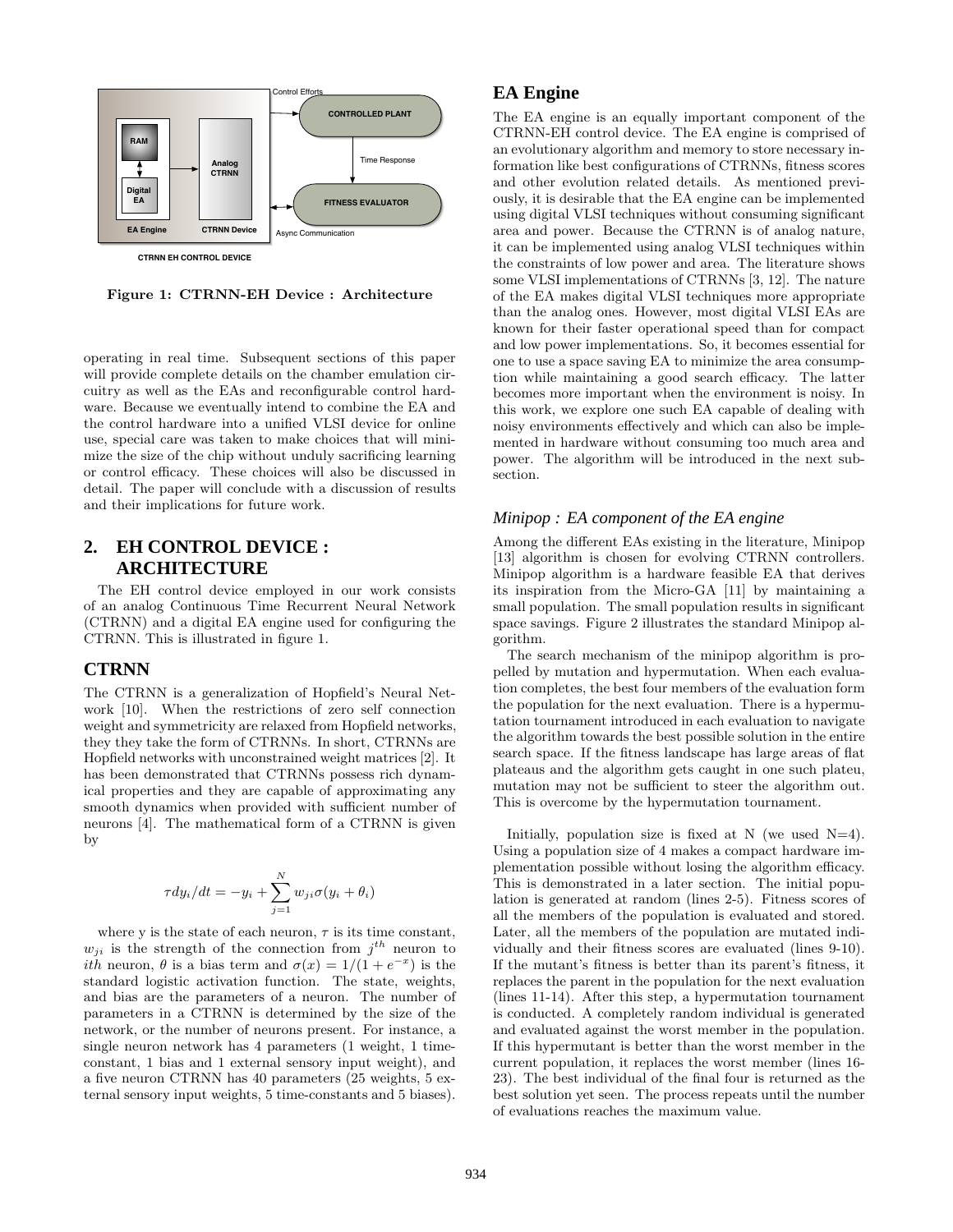```
1. Start
   max_evaluations = MAX;
   population_size = N;
2. for i = 1 to N do
3. Generate RANDOM bitstring for
     pop[i];
4. Evaluate Fitness for pop[i] and
     store in fitness[i];
5. done
6. while evaluations <= MAX do
7. evaluations := evaluations + 1
8. for i = 1 to N do
9. mutate pop[i] and store in
        mut[i];
10. evaluate mut[i] and store in
         mfitness[i];
11. if mfitness[i] > fitness[i] then
12. pop[i] = mut[i];13. fitness[i] = mfitness[i];
14. endif
15. done //for loop ends
16. generate a completely RANDOM
     bitstring hyper_mutant;
17. evaluate the fitness of hyper_mutant
     and store in f_hypermutant;
18. Determine the worst member of
    population and store in worst_member;
19. Evaluate the score of worst_member
   and store in f_worst_member;
20. if f_hypermutant > f_worst_member
21. pop[index_worst] =
                 hyper_mutant;
22. fitness[index_worst] =
               f_hyper_mutant;
23. endif
24. Determine the best member of
     the population;
25. return pop[best_member_index]
```

```
24. done //while loop ends
```
Figure 2: The Minipop algorithm

# **3. TA INSTABILITY**

TA instability can be understood as the phenomenon of exponential pressure growth inside a combustion chamber due to the positive coupling between pressure and heat release rate. Figure 3 is an analog circuit exhibiting TA instability. This has been obtained from [7].

Figure 4 shows the time response of this analog circuit when simulated using MATLAB. The x-axis has units of time-steps and the y-axis has units of volts. In the real combustion chamber, these voltage values correspond to pressure values in Pascal. Each time-step on the x-axis corresponds to 0.5 milliseconds in real time. As it can be seen from the figure, the pressure (voltage) exponentially increases within a very short duration of time. Here, the pressure (voltage) has been clipped after a certain amplitude (0.6 V). This has been done to ensure that the circuit components are kept within safe operational voltage levels. Diodes D1 and D2 in figure 3 help one achieve this. The MATLAB simulation has been presented to indicate the ideal circuit behavior. The same circuit, when operating in real time, has



Figure 3: Analog Circuit Exhibiting TA Instability

noisy output as indicated by the live data recording shown in figure 5.



Figure 4: Ideal circuit behavior simulated from Matlab

Figure 6 shows the combined responses of the ideal and the real cases. We can observe from the figure that, there is a 66% increase in the observed amplitude of the oscillations, due to noise. This is a significant change and indicates a high amount to noise. Hence, in addition to controlling the TA instability, it also becomes essential to deal with the noise present in the system.

### **4. EXPERIMENTAL SETUP**

One popular approach for controlling TA instability in real world is to mount a loudspeaker on the combustion chamber [14] and play sounds on the speaker so that the oscillations inside the chamber are dampened. Normally, a filter or a phase shifter is connected in feedback to the loudspeaker integrated combustion chamber. The parameters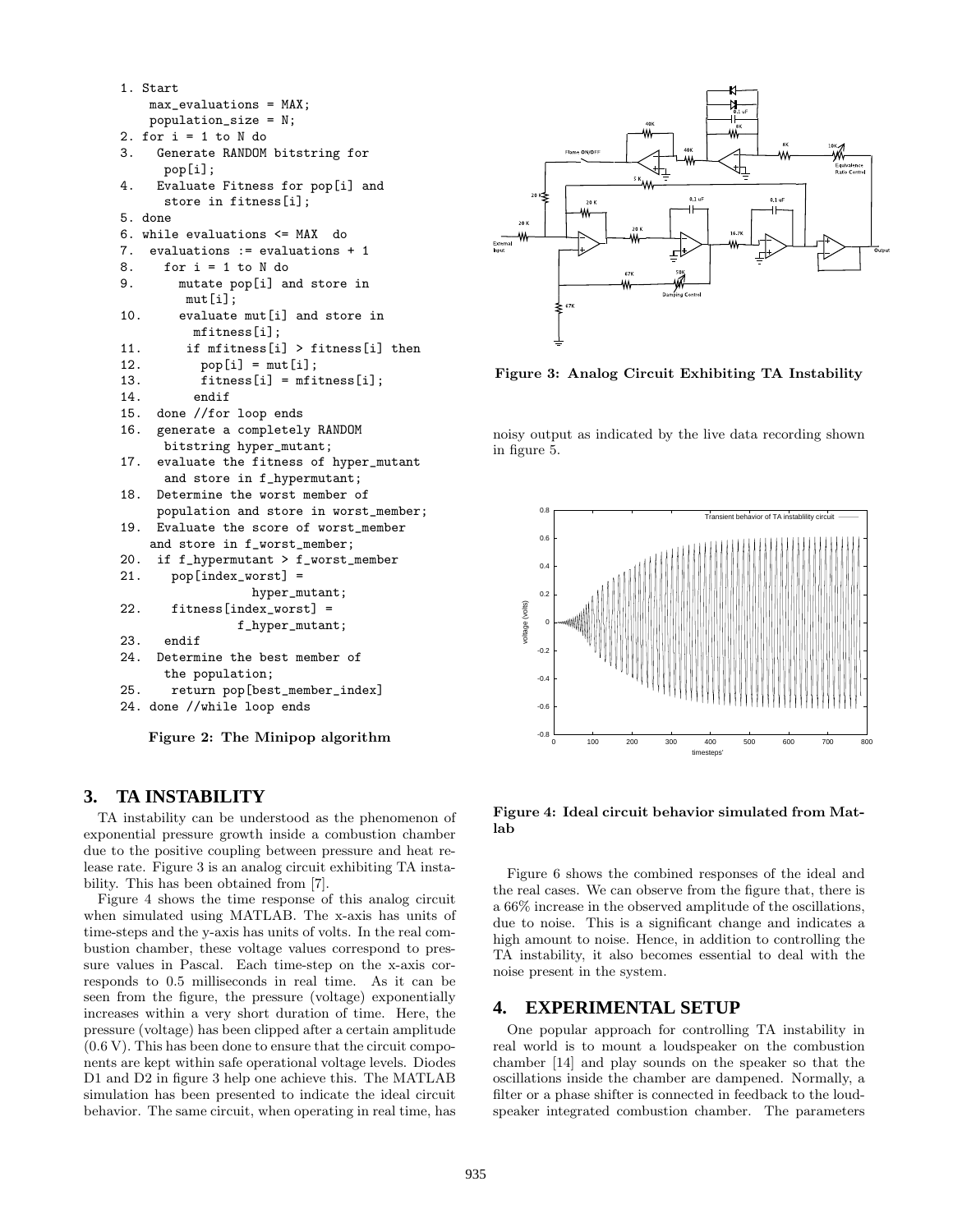

Figure 5: Real circuit behavior recorded from live data

of this feedback element are tuned. The feedback element drives a Voltage Controlled Oscillator (VCO) whose output drives the loudspeaker. In our previous work [6], we replaced the traditional feedback element with a CTRNN control device. The rest of the setup remained same. Two neurons of a 5 neuron CTRNN output the amplitude and frequency values for the loudspeaker through the VCO. Figure 9 shows this setup.

In this work, we followed this basic setup and replaced the computer simulated combustion chamber with its analog equivalent model. The VCO was also implemented in analog components. The VCO circuit was designed using SN74L629 IC. Figure 7 illustrates the design. The pins of interest and their connections have been shown in the figure. The output frequency range for the VCO was between 20 and 280 Hz. A voltage follower was connected at the output of the VCO to avoid loading effects. After this stage, the gain and switching circuitry stages were implemented. The VCO output positive voltage values. Because the voltage to be suppressed from the TA instability circuit swung across both positive and negative stages, we biased the VCO output with a simple bias circuit and amplified the output after the bias stage with a variable gain amplifier. The complete bias and amplification circuitry constituted our gain circuit. This amplitude adjustment circuit is shown in the figure 8.

The next stage was the switching circuit implemented with a SPST switch CD4016BCN. This circuit was implemented to switch the engine between stable and unstable configurations. Testing the analog engine model in both stable and unstable modes is very essential for deciding upon the quality of the controllers. It is equally important for a controller keep a stable engine stable as much as it is for suppressing the instability in an unstable engine. Hence, we considered both stable and unstable conditions of the engine when evolving controllers. This will be discussed in detail in the next section.



Figure 6: Indication of amount of noise present in the system



Figure 7: VCO implementation

The EA engine (minipop) was running on a dedicated workstation. The CTRNN controllers were also evolved on this workstation. The CTRNN received inputs from the analog engine model through a National Instruments Data Acquisition Card (DAC) SCB-68, connected to this workstation. The neuron outputs for setting the amplitude and frequency of the control signal are routed to the VCO via the DAC. The complete experimental setup is illustrated in figure 9.

### **4.1 CTRNN : Experimental Details**

In this work, we used an eight neuron CTRNN for controlling TA instability in the analog engine model. In the referred work by Gallagher and Vigraham [6], a five neuron CTRNN had been used for suppressing TA instability in a simulated combustion chamber. Our early experiments suggested that a 5 neuron CTRNN was not sufficient for suppressing TA instability in this analog circuit. While the model employed in [6] seems to have more complexity as indicated by the state equations on which the combustion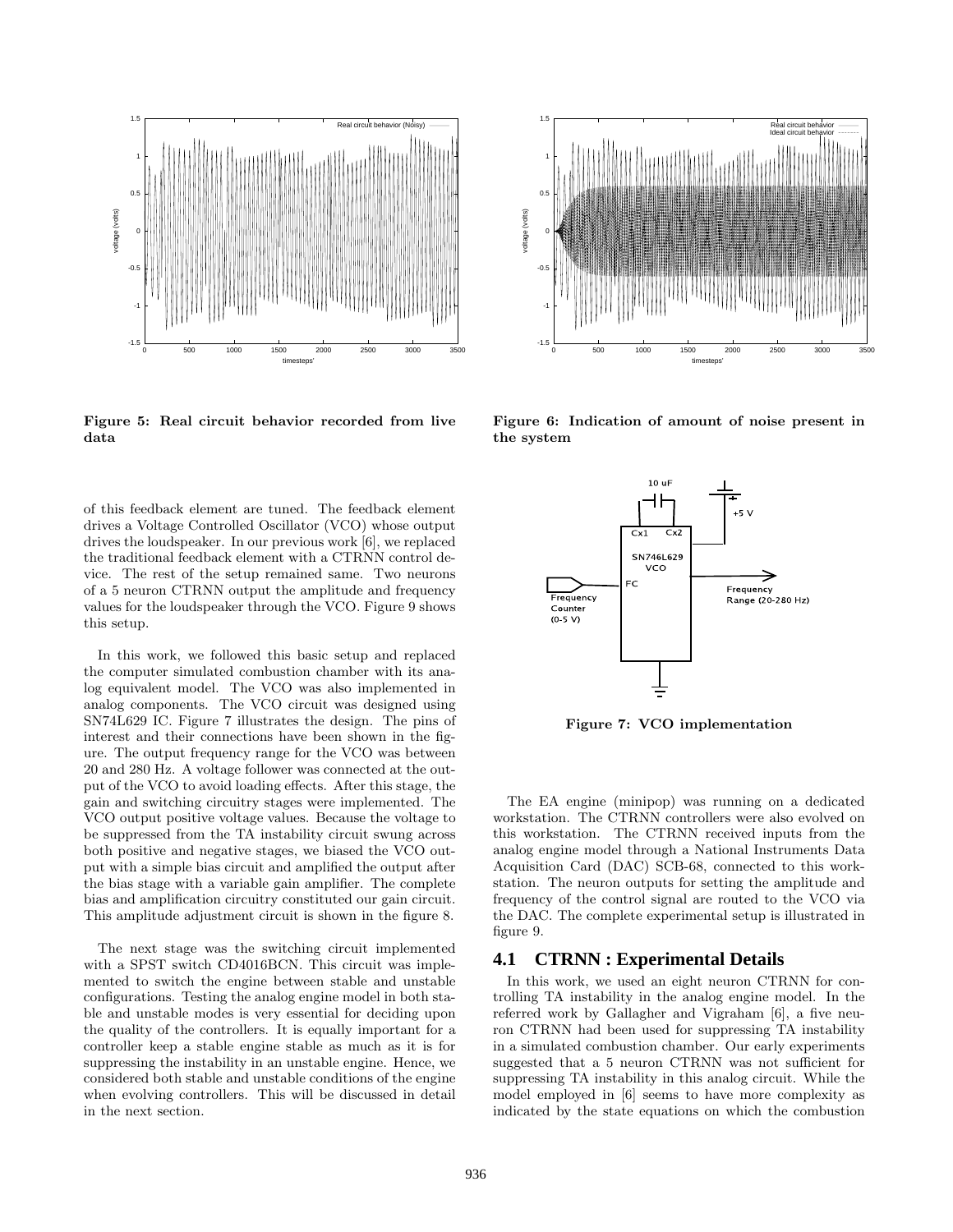

Figure 8: Amplitude Adjustment Circuit



Figure 9: The complete system

chamber was simulated, a five neuron CTRNN was sufficient to suppress TA instability. In this work, we observed that a five neuron CTRNN was not sufficient to control TA instability on real analog hardware. This suggests that the real world problems have more degree of complexity which may not be straightforward to the naked eye. The noise factor discussed in the previous section may be a factor attributing to the increased complexity of this problem. There may be other factors which, at this time, is under investigation.

Each neuron has the parameters described in section 2. In total a 8 neuron CTRNN has 88 parameters. Each parameter is encoded into 8 bits. This determines the genome size of the EA.

# **4.2 Details about the EA engine : minipop**

#### *Weighted Resampling for handling noisy environments*

In [13], it was suggested that minipop algorithm worked better in noisy environments when weighted resampling was performed. Resampling is an operation by which a candidate solution is periodically re-evaluated. Such periodic re-evaluation prevents a solution from holding a misleading score . Weighted resampling modifies the resampling operation such that the fitness assigned to an individual is a function of its previous fitness and its resampled fitness. Let  $F_{old}$  is the fitness of the individual and  $F_{new}$  is the new fitness value returned when the individual is reevaluated. Assign W as the resampling weight operator. The value of W ranges from 0.0 to 1.0. Then the calculation of resampled fitness can be given by the following equation.

$$
F_{resampled} = (1 - W) * F_{old} + W * F_{new}
$$

The modifications to the minipop algorithm after weighted resampling has been incorporated, can be found from [13]. In this work, we used a value of 0.3 for W.

#### *Parameters of Minipop*

For this work, we used a minipop of a population size 4. The genome length was set to 704 to encode all the 88 parameters of the CTRNN. The bitwise mutation rate used was 0.01. The seed for the random number generator was the system clock and the maximum evaluations were set to be 10,000. The run time for one experiment to finish was about 720 minutes. We evolved a total of 25 controllers. It took 13 days to finish evolving all the controllers. The time taken to evolve the controllers can be attributed to the way the fitness of a controller is evaluated. One might argue that if the eventual goal is to suppress TA instability in a real combustion chamber, the time to find a controller is not acceptable. We address this issue in the analysis section of this paper. Till the analysis has been presented, it might be taken with confidence that the time to find a best controller is not a bottleneck as it appears to be.

#### *Fitness Function*

For this work, the fitness function for the EA was the area under the curve of the voltage time response curve. Whenever the fitness computation of a genome was requested by the EA, the analog engine was initialized to a known unstable state. The CTRNN controller connected in feedback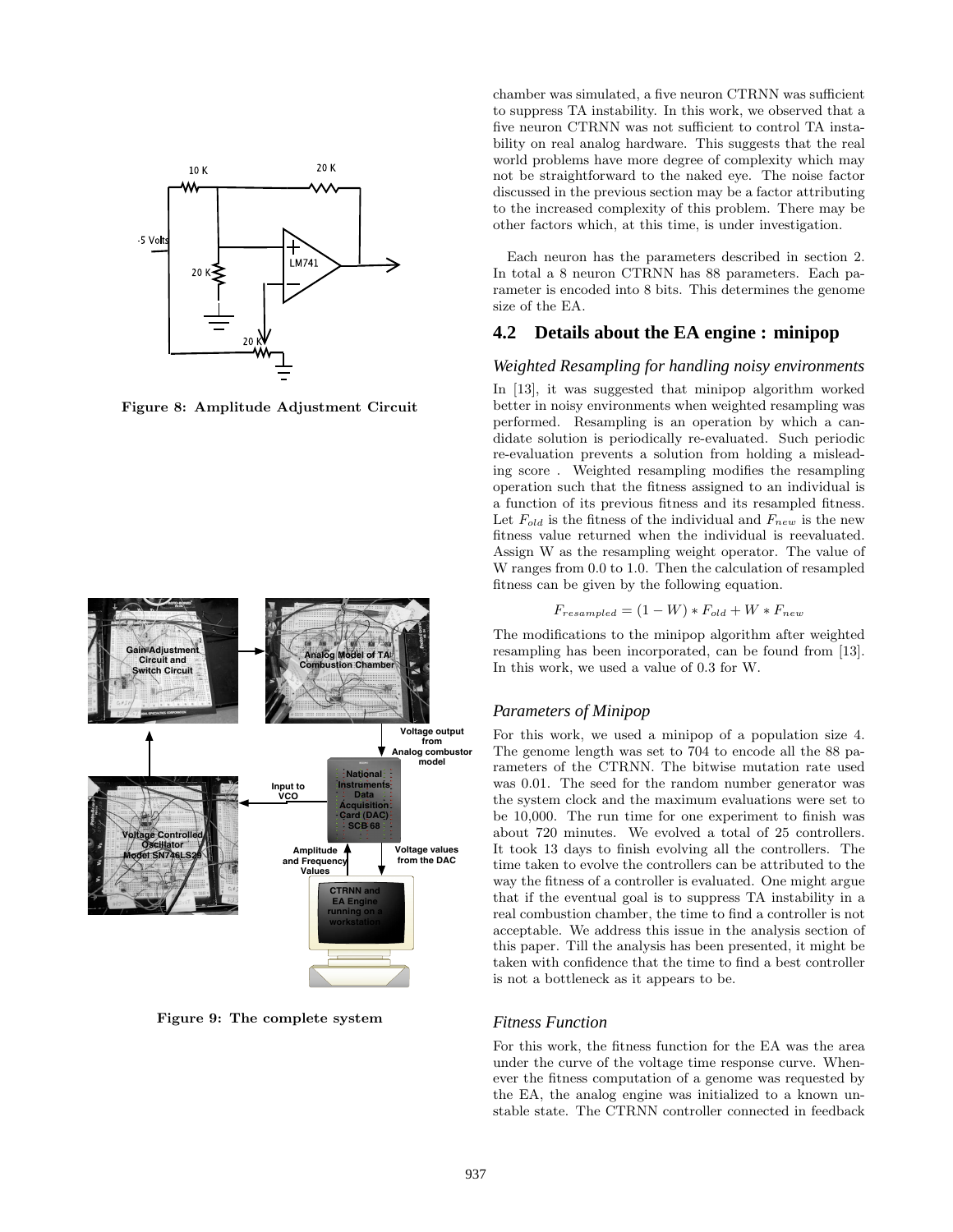with the engine was configured to the values represented by the genome. The engine was operated with this setup and the output response was recorded. After 1 sec, the switch in the circuit was flipped to make the engine go to a stable state without disturbing the CTRNN controller. The output response was recorded for 1 sec. The fitness score returned to the EA was the complete area under the curve of the output response of the analog engine for the duration of this 2 seconds. The EA's optimization goal is to find a controller that has the minimum area under the curve. Additionally, if a controller succeeds in making an uncontrolled engine stable but introduces instability in an already stable engine, it is penalized and has a poor fitness score. The advantages of having such a fitness function are :

- 1. There is a higher chance that controllers evolved are robust i.e., they can recognize the change in the controlled environment and react to it accordingly.
- 2. If the engine does not encounter TA instability, then it can be assured that the controller will not introduce new instabilities into the engine

# **5. RESULTS AND ANALYSIS**

### **5.1 Results of the experiments**

In total, we evolved 25 controllers using minipop as the EA engine of the CTRNN-EH device. We found that all the 25 controllers were successful in suppressing TA instability in the analog engine circuit, giving a yield of 100 percent. The table 1 summarizes all the interested metrics and their associated values.

| Metric                  | <b>Result</b> |
|-------------------------|---------------|
| No. of controllers      | 25            |
| evolved                 |               |
| No. of working con-     | 25            |
| trollers                |               |
| Evaluations taken to    | 1325          |
| find the first best so- |               |
| lution                  |               |
| Final fitness score     | 7123          |
| Final standard devia-   | 2030          |
| tion                    |               |
|                         |               |

#### Table 1: Summary of results : minipop

Of particular interest are the last three metrics listed in the table. Before analyzing these statistics, we will define what an acceptable controller is.

### *Acceptable Controller*

A controller is termed acceptable if it succeeds in suppressing TA instability. We can observe from the figure 4 that the amplitude of the output voltage exponentially grew to a maximum level at which it was held constant for its entire operational time. The maximum voltage at which the circuit oscillated was observed to be 2V. A controller is acceptable when it :

1. It prevents the exponential growth of oscillations.

2. It keeps the oscillations to a minimum.

Because of the nature of the analog engine system, it is impossible to keep the oscillations to zero. Figure 6 contains a matlab simulation demonstrating this statement. Here, the switch in the circuit 3 was opened to remove the positive feedback causing TA instability. In the real world, this is analogous to "somehow" remove the vicious feedback effect caused by the flame dynamics of the chamber. This can only be achieved by removing the flame altogether from the combustion chamber and hence, this method of oscillation elimination is impossible to achieve. However, it provides an excellent benchmark to test the controllers evolved. The amplitude of the minimum oscillations were observed 0.18 V. Because this was an ideal case scenario, the stable amplitude of the system was relaxed to 0.25 V. The area under the curve when the engine was constantly oscillating at this voltage, was calculated to be 8300 units. Any controller having an area under the curve of 8300 or less was categorized to be an acceptable controller. While one might argue that having an error score as the criteria for choosing a controller is misleading, it augurs well to recollect the constraints enforced on the fitness calculations from the previous section. Because, the controllers were penalized whenever their amplitude increased over the simulation time, there is a lesser probability of a controller being incorrectly judged. Additionally, all the 25 controllers were tested for erroneous behavior and none of them responded positively for this test.

### *Time taken to find the first good solution*

This metric is very important for online intrinsic evaluations. When evolving controllers online, it is essential to find solutions faster. For this problem, as mentioned previously, a solution should have had an error score of 8300 or less to be classified as good. In our experiments, we found that, the minipop took on average of 1325 evaluations to find the solution. For the time being, we will consider this result in the literal sense without getting into the details of considering the time taken to perform one evaluation. In the later parts of the section, we will analyze this in detail.

#### *Final fitness score*

The average of the optimum fitness scores of all the 25 controllers was computed to be 7123. This suggested that the controllers performed better than the threshold set by us. The fig 10 indicates the trend of the average fitness curve against the number of evaluations. We can see from this curve that the threshold for acceptability is reached quickly and then a local search for a better controller configuration is being performed.

The fig 11 shows the response of the engine while being controlled by the best CTRNN controller. The x-axis is in time-step units instead of real time. The complete simulation window consists of 20,000 time-steps and is equivalent to 2 seconds in real time. The first 10,000 steps or 1 sec is the behavior of the unstable engine under the influence of the CTRNN controller. The second 10,000 steps indicates the period of 1 sec after the switch is flipped to configure the engine circuit to a inherently stable configuration. As seen from the figure, the controller managed to prevent exponential growth of the oscillations and also managed to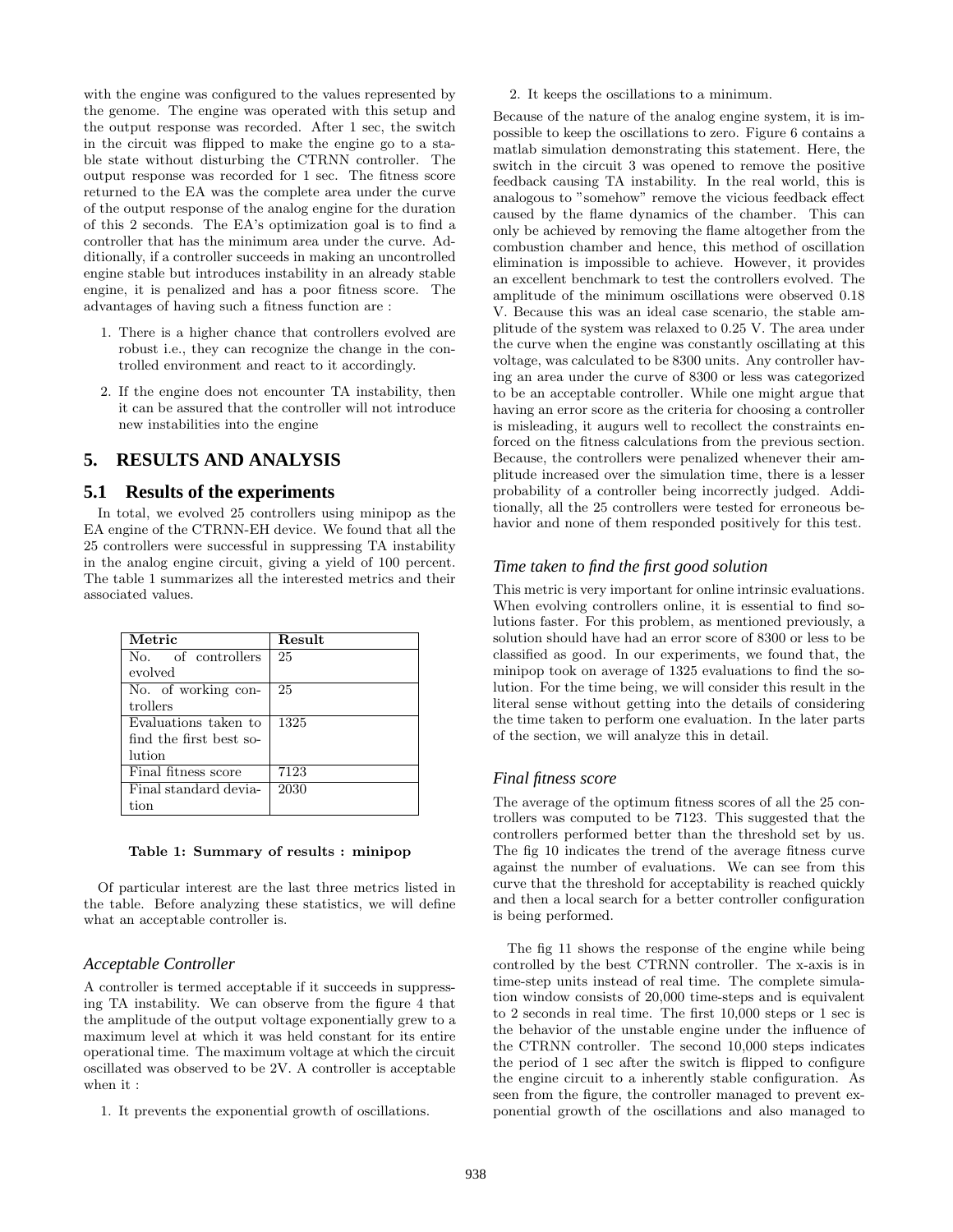

Figure 10: Average Fitness Trace

effectively keep the amplitude close to the ideal value. All the controllers exhibited this characteristic behavior.



Figure 11: Engine response with CTRNN controller in action

### *Spread of the solution quality*

The third metric of interest from the table 1 is the average standard deviation. It provides information about the clustering of the solutions at an evaluation. It is essential that the solutions are tightly clustered to determine with confidence that the the EA evolves solutions of similar quality every-time. While the standard deviation of the fitness seems to indicate a higher and not-so-attractive value, it is not really the case. It has to be remembered that the fitness score is computed by the area under the curve for the complete simulation time of 2 seconds (or 20,000 steps). If the



Figure 12: Spread of quality of evolved solutions

amplitude of oscillations observed using a controller, say 1, is 0.1V larger than that obtained by using a controller 2, it significantly changes the area under the curve. Hence, the value 2030 for average standard deviation is not large, as it appears to be. The figure 12 shows the spread of solutions along the fitness curve. It can be observed that the solutions become tightly clustered with the increasing number of evaluations.

### **5.2 Analysis of the observed results**

In this section of the paper, we present our detailed interpretation of the results observed. The time taken to find a first acceptable controller is very significant for intrinsic EH applications. Intrinsic EH, where the evolution is made online (in real time), requires the EA to evolve solutions quickly. We found that, it takes 1325 evaluations on average to find the first good solution. Each evaluation takes a minimum of 2 seconds to gather the information required to compute the fitness score. Even if other computational delays are completely ignored, the time taken to perform a fitness evaluation cannot be ignored. Given that the oscillations inside the combustion chamber can get to dangerous levels in the order of milliseconds, one can argue about the benefits gained by such an approach. However, it must be noted that, the bottleneck is just the fitness function and not the control approach. For intrinsic applications, the current fitness function must be changed. Two possible ways of implementing a new fitness function are :

- 1. Reduce the simulation window size. If the engine goes unstable in the order of milliseconds, the simulation window can be shrunk to monitor the engine behavior for certain millisecond duration rather than a complete second. In the experiments, because we do not have these constraints and also because these experiments were done for checking the feasibility of EH techniques for real time control applications, we did not feel the necessity to make this change.
- 2. Instead of calculating the area under the curve, the raw